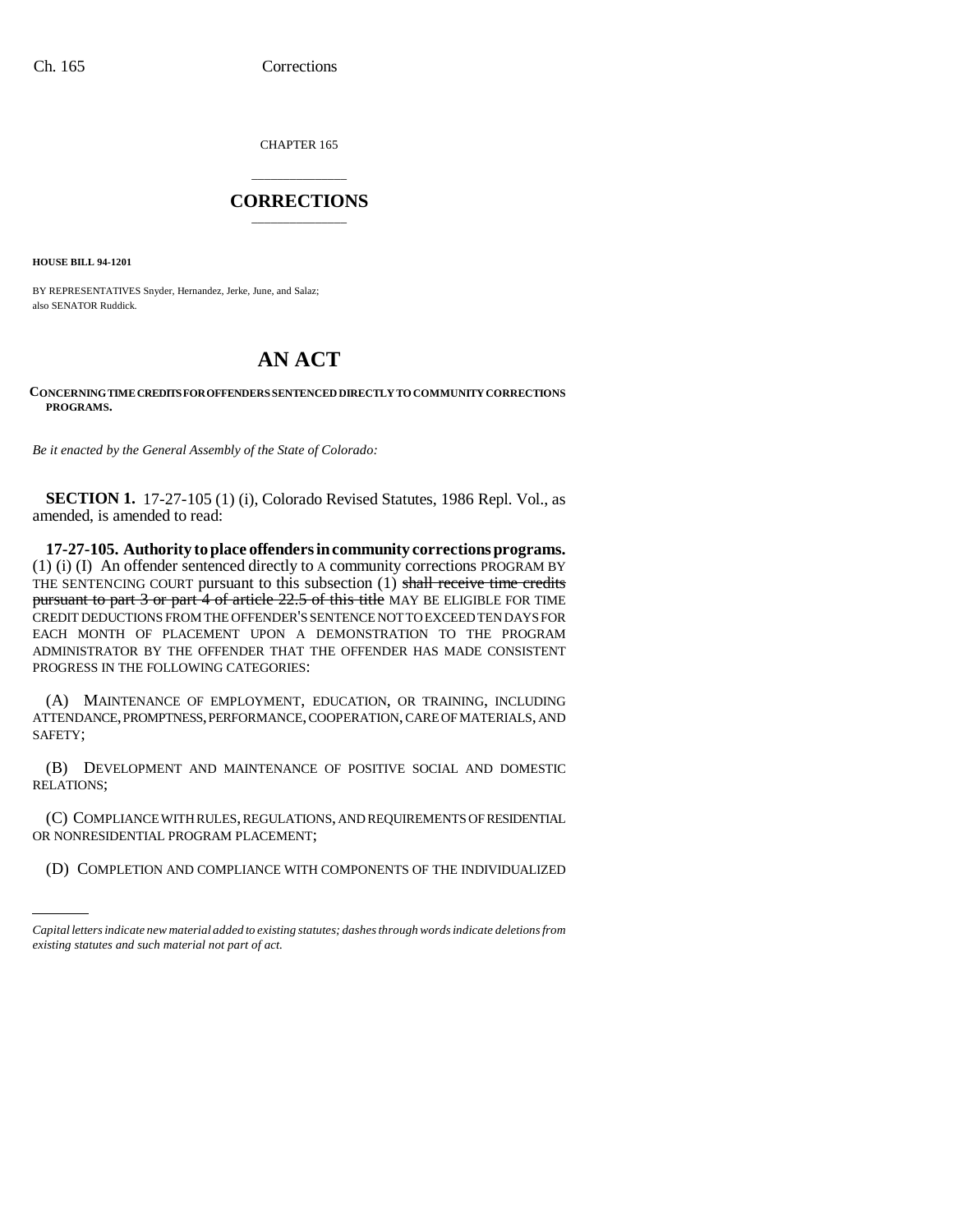PROGRAM PLAN; AND

(E) DEMONSTRATION OF FINANCIAL RESPONSIBILITY AND ACCOUNTABILITY.

(II) THE ADMINISTRATOR OF EACH COMMUNITY CORRECTIONS PROGRAM SHALL DEVELOP OBJECTIVE STANDARDS FOR MEASURING PROGRESS IN THE CATEGORIES LISTED IN SUBPARAGRAPH (I) OF THIS PARAGRAPH (i), SHALL APPLY SUCH STANDARDS CONSISTENTLY TO EVALUATIONS OF ALL SUCH OFFENDERS, AND SHALL DEVELOP PROCEDURES FOR RECOMMENDING THE AWARD OF TIME CREDITS TO SUCH OFFENDERS.

(III) THE ADMINISTRATOR OF EACH COMMUNITY CORRECTIONS PROGRAM SHALL REVIEW THE PERFORMANCE RECORD OF EACH OFFENDER DIRECTLY SENTENCED TO SUCH PROGRAM. SUCH REVIEW SHALL BE CONDUCTED AT INTERVALS TO BE DETERMINED BY EACH PROGRAM ADMINISTRATOR. SUCH REVIEWS SHALL BE CONDUCTED AT LEAST ONCE EVERY SIX MONTHS, BUT MAY BE CONDUCTED AT MORE FREQUENT INTERVALS AS DETERMINED BY THE PROGRAM ADMINISTRATOR. IF THE PROGRAM ADMINISTRATOR DETERMINES THAT THE OFFENDER ENGAGED IN CRIMINAL ACTIVITY DURING THE TIME PERIOD FOR WHICH THE TIME CREDITS WERE GRANTED, THE PROGRAM ADMINISTRATOR MAY WITHDRAW THE TIME CREDITS GRANTED DURING SUCH PERIOD. PRIOR TO THE TIME OF THE OFFENDER'S RELEASE, THE PROGRAM ADMINISTRATOR SHALL SUBMIT TO THE SENTENCING COURT THE TIME CREDIT DEDUCTIONS GRANTED, WITHDRAWN, OR RESTORED CONSISTENT WITH THE PROVISIONS OF THIS PARAGRAPH (i). SUCH TIME CREDIT DEDUCTIONS SHALL BE SUBMITTED ON STANDARDIZED FORMS PREPARED BY THE DIVISION OF CRIMINAL JUSTICE IN THE DEPARTMENT OF PUBLIC SAFETY THAT INCLUDE VERIFICATION BY THE PROGRAM ADMINISTRATOR THAT THE TIME CREDIT DEDUCTIONS ARE TRUE AND ACCURATE. THE SENTENCING COURT SHALL CERTIFY SUCH TIME CREDIT DEDUCTIONS AS PART OF THE OFFENDER'S PERMANENT RECORD. ANY TIME CREDITS AUTHORIZED UNDER THIS PARAGRAPH (i) SHALL VEST UPON CERTIFICATION OF TIME CREDIT DEDUCTIONS BY THE SENTENCING COURT AT THE TIME OF THE OFFENDER'S RELEASE FROM THE PROGRAM.

(IV) AN OFFENDER SHALL NOT BE CREDITED WITH MORE THAN ONE-HALF THE ALLOWABLE TIME CREDITS FOR ANY MONTH OR PORTION THEREOF UNLESS THE OFFENDER WAS EMPLOYED OR WAS PARTICIPATING IN TRAINING, EDUCATION, OR TREATMENT PROGRAMS WHICH PRECLUDED THE ABILITY TO REMAIN EMPLOYED. THIS SUBPARAGRAPH (IV) SHALL NOT APPLY TO THOSE OFFENDERS EXCUSED FROM SUCH EMPLOYMENT OR TRAINING BY THE PROGRAM ADMINISTRATOR OR FOR MEDICAL REASONS.

(V) NO TIME CREDIT DEDUCTIONS SHALL BE GRANTED TO ANY OFFENDER FOR TIME SPENT IN JAIL, WHETHER AWAITING SENTENCING, PLACEMENT IN THE PROGRAM, DISCIPLINARY ACTION, OR AS A RESULT OF A SUBSEQUENT ARREST, UNLESS SUCH TIME SPENT IN JAIL WAS A PREARRANGED COMPONENT OF THE OFFENDER'S INDIVIDUALIZED PROGRAM PLAN AND THE OFFENDER HAS MADE CONSISTENT PROGRESS IN THE CATEGORIES LISTED IN SUBPARAGRAPH (I) OF THIS PARAGRAPH (i).

(VI) NOTWITHSTANDING ANY OTHER PROVISION OF THIS PARAGRAPH (i), TIME CREDITS SHALL NOT REDUCE THE SENTENCE OF ANY OFFENDER SENTENCED DIRECTLY TO A COMMUNITY CORRECTIONS PROGRAM BY A PERIOD OF TIME WHICH IS MORE THAN TWENTY-FIVE PERCENT OF THE SENTENCE OR TWENTY-FIVE PERCENT OF THE